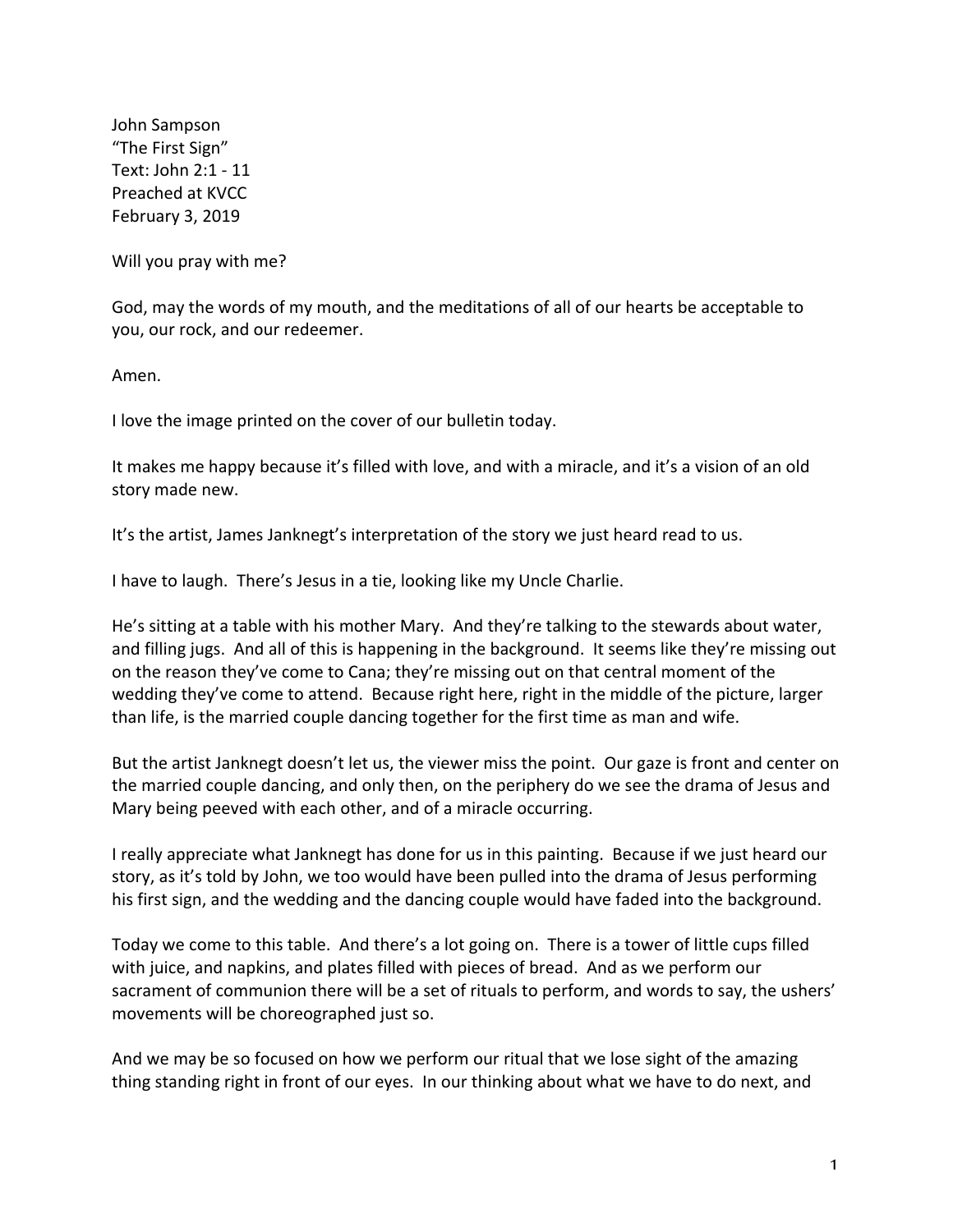making sure we don't spill our cup of juice, we may allow the reason for us coming together to completely pass us by.

You see we've been invited to this place, and this time, not as guests who need to worry about what table they're seated at, and where we need to leave our present. We've been invited here today so that God can pledge her love to all of us one more time. So that she can remind us that she has committed herself to us through sickness and health, for richer and for poorer. We have come here this morning so that God can once more take us out on the dance floor of life, and before all of creation, announce that we are hers, and that she is ours.

And she does it right at this table.

She tells us that all are welcome.

She tells us that all will be fed.

She gives each one of us exactly the same portion of bread and juice as everyone else.

She tells us to eat and drink because we have something to celebrate.

Here at this table we celebrate God's love for us, and our love for her. We celebrate a love that will never die, even if our bodies should pass away. We celebrate not the cups, and the plates, and the ritual movements, but the love that stands behind it all and radiates through it all.

Look at the picture on the cover of the bulletin again. In the bottom right and left corners are images of the communion bread and juice. Janknegt, the painter, has also recognized how this story of wedding is reflected in what happens at this table. He has revealed how the bread and the wine of our ritual is the expression of the wedding dance, of God taking us in her arms, and pledging her love to us forever.

Why do the atoms that make up our body attract each other instead of repel each other? Because of love.

Why do we, as a species, have consciousness to see the beauty of our world? Because of love.

Why have we been endowed with a sense of ethics that helps us build a society where might is not right? Because of love.

Our tradition tells us, the story of the wedding at Cana tells us, Janknegt in his reimaging of events at Cana tells us, our monthly sacrament of communion tells us, that love is the precondition for our very existence.

You didn't come to church today. You came to God's banquet of love for all of her children. This is truly the first sign of Cana.